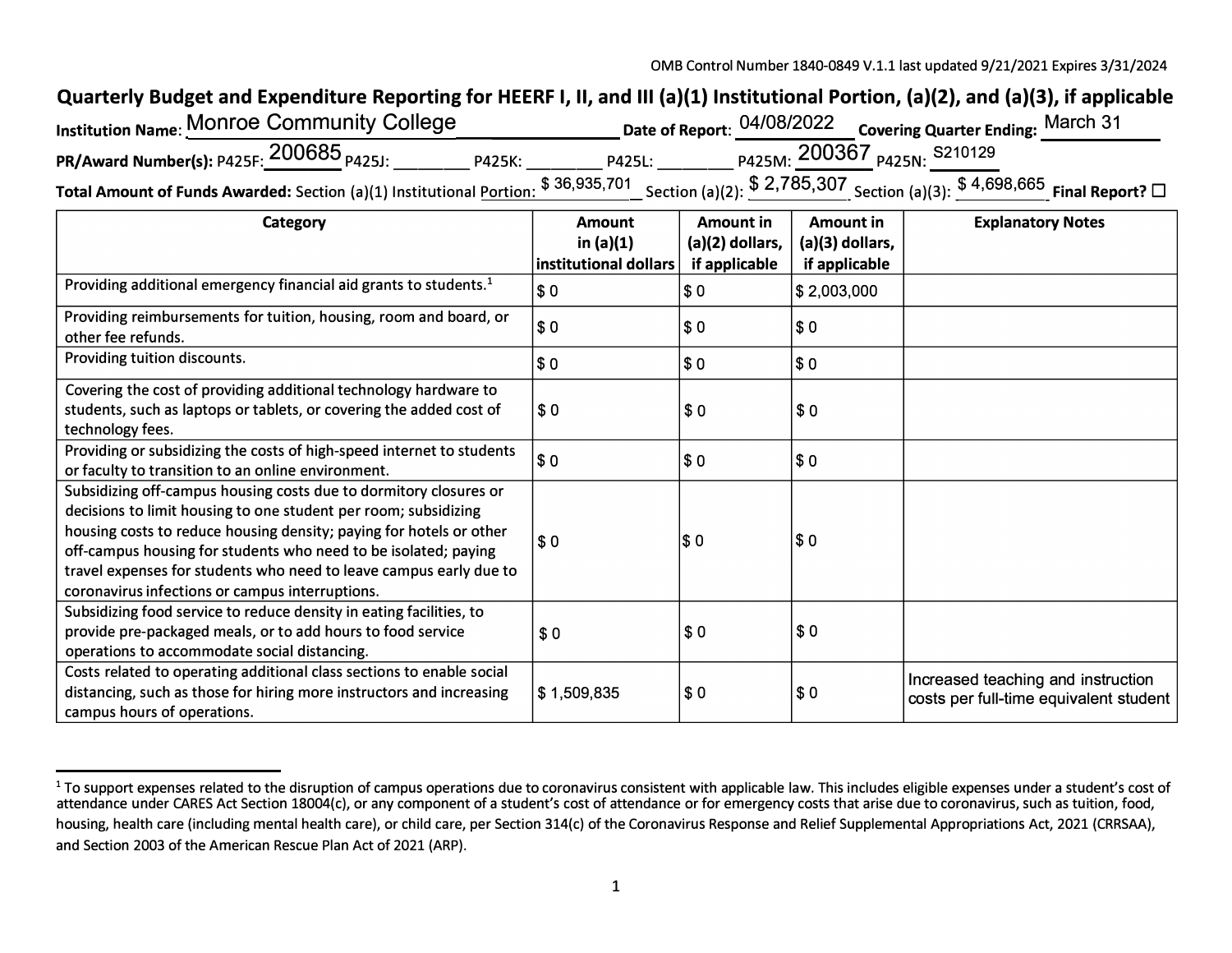0MB Control Number 1840-0849 V.1.1 last updated 9/21/2021 Expires 3/31/2024

| Category                                                                                                                                                                                                                                                                     | <b>Amount</b>                        | Amount in                        | Amount in                        | <b>Explanatory Notes</b>                                                                                         |
|------------------------------------------------------------------------------------------------------------------------------------------------------------------------------------------------------------------------------------------------------------------------------|--------------------------------------|----------------------------------|----------------------------------|------------------------------------------------------------------------------------------------------------------|
|                                                                                                                                                                                                                                                                              | in $(a)(1)$<br>institutional dollars | (a)(2) dollars,<br>if applicable | (a)(3) dollars,<br>if applicable |                                                                                                                  |
| Campus safety and operations. <sup>2</sup>                                                                                                                                                                                                                                   | \$109,274                            | \$0                              | \$0                              | Covid-19 testing; outreach to unvaccinated students, PPE                                                         |
| Purchasing, leasing, or renting additional instructional equipment<br>and supplies (such as laboratory equipment or computers) to reduce<br>the number of students sharing equipment or supplies during a class<br>period and to provide time for disinfection between uses. | \$49,673                             | \$0                              | \$0                              | additional VaPa lab equipment, arm<br>models, manikins, classroom equipment,<br>etc. to enable social distancing |
| Replacing lost revenue from academic sources. <sup>3</sup>                                                                                                                                                                                                                   | \$0                                  | \$0                              | \$0                              |                                                                                                                  |
| Replacing lost revenue from auxiliary services sources (i.e., cancelled<br>ancillary events; disruption of food service, dorms, childcare, or<br>other facilities; cancellation of use of campus venues by other<br>organizations, lost parking revenue, etc.). <sup>3</sup> | \$0                                  | \$0                              | \$0                              |                                                                                                                  |
| Purchasing faculty and staff training in online instruction; or paying<br>additional funds to staff who are providing training in addition to<br>their regular job responsibilities.                                                                                         | s <sub>0</sub>                       | \$0                              | \$0                              |                                                                                                                  |
| Purchasing, leasing, or renting additional equipment or software to<br>enable distance learning, or upgrading campus wi-fi access or<br>extending open networks to parking lots or public spaces, etc.                                                                       | \$149,012                            | \$0                              | \$0                              | technology (computers, cameras, monitors,<br>microphones, etc.) for classrooms to enable<br>distance learning    |
| Other Uses of (a)(1) Institutional Portion funds. <sup>4</sup>                                                                                                                                                                                                               | \$824,755                            |                                  |                                  | Overhead cost recovery; financial aid outreach                                                                   |
| Other Uses of (a)(2) or (a)(3) funds, if applicable. <sup>5</sup>                                                                                                                                                                                                            |                                      | \$0                              | \$0                              |                                                                                                                  |
| <b>Quarterly Expenditures for Each Program</b>                                                                                                                                                                                                                               | \$2,642,549                          | \$0                              | \$2,003,000                      |                                                                                                                  |
| <b>Total of Quarterly Expenditures</b>                                                                                                                                                                                                                                       | $\frac{1}{2}$ 4,645,549              |                                  |                                  |                                                                                                                  |

<sup>&</sup>lt;sup>2</sup> Including costs or expenses related to the disinfecting and cleaning of dorms and other campus facilities, purchases of personal protective equipment (PPE), purchases of cleaning supplies, adding personnel to increase the frequency of cleaning, the reconfiguration of facilities to promote social distancing, etc.

<sup>&</sup>lt;sup>3</sup> Please see the Department's HEERF Lost Revenue FAQs (March 19, 2021) for more information regarding what may be appropriately included in an estimate of lost revenue.

 $4$  Please post additional documentation as appropriate and briefly explain in the "Explanatory Notes" section. Please note that funds for (a)(1) Institutional Portion may be used to defray expenses associated with coronavirus (including lost revenue, reimbursement for expenses already incurred, technology costs associated with a transition to distance education, faculty and staff trainings, and payroll).

<sup>&</sup>lt;sup>5</sup> Please post additional documentation as appropriate and briefly explain in the "Explanatory Notes" section. Please note that funds for (a)(2) and (a)(3) may be used to defray expenses associated with coronavirus (including lost revenue, reimbursement for expenses already incurred, technology costs associated with a transition to distance education, faculty and staff trainings, and payroll).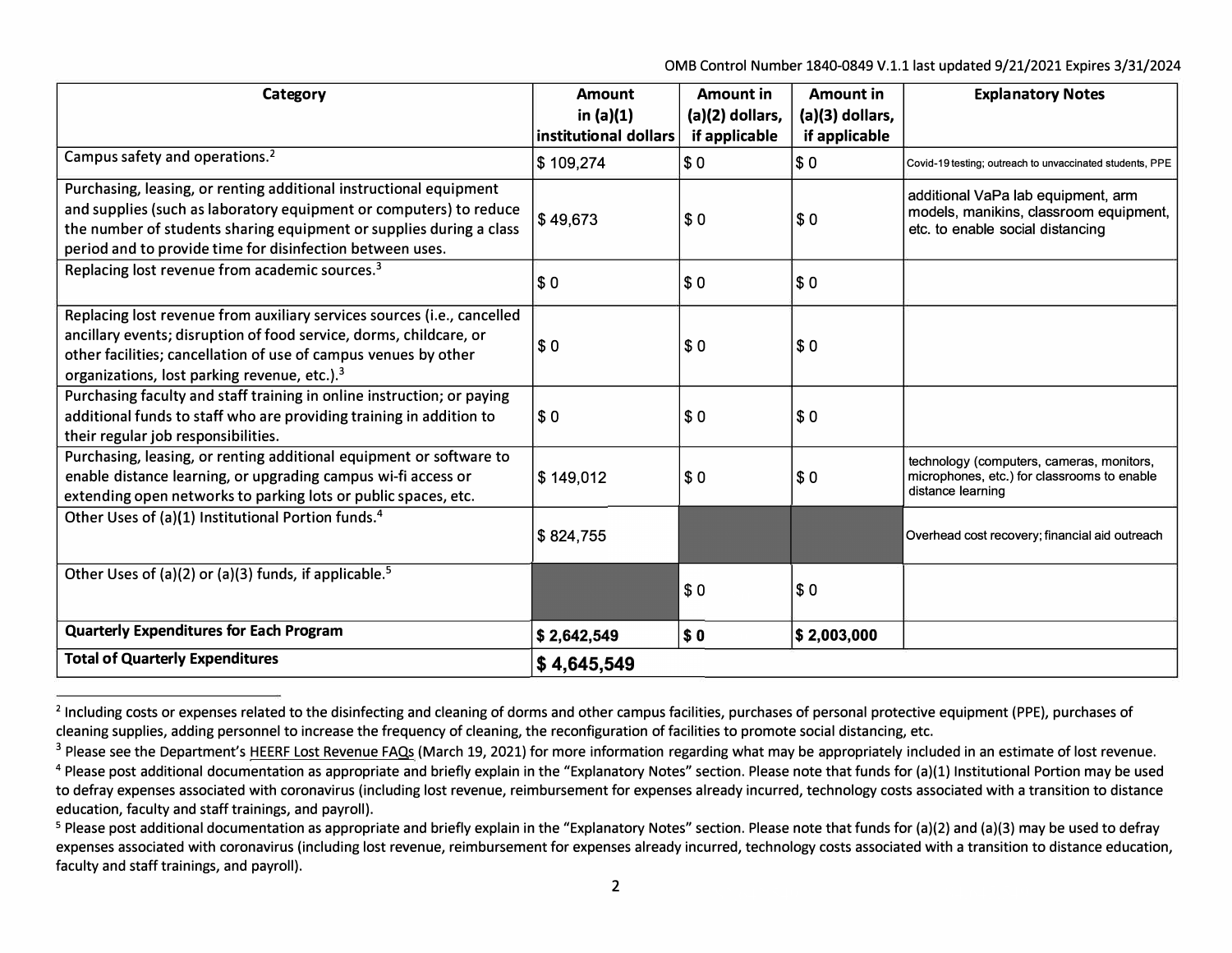## **Form Instructions**

*Completing the Form:* On each form, fill out the institution of higher education (IHE or institution) name, the date of the report, the appropriate quarter the report covers (September 30, December 31, March 31, June 30), the 11-digit PR/Award Number (number is found in Box 2 of your Grant Award Notification (GAN)) for each HEERF grant funding stream as applicable, the total amount of funds awarded by the Department (including reserve funds if awarded), and check the box if the report is a "final report." Institutions that expended HEERF grant funds during the calendar quarter from January 1- March 30, 2021 are required to post the quarterly report that involved the expenditure of HEERF II CRRSAA and HEERF I CARES Act funds. The Department did not previously affirmatively indicate this reporting requirement was in place for HEERF II CRRSAA funds. As such, institutions may have until the end of the second calendar quarter, June 30, 2021, to post these retroactive reports if they have not already done so. As of the July 10, 2021 quarterly reporting deadline, institutions are encouraged, but not required to, submit the quarterly reports (this institutional reporting form and the student quarterly report) to the Department by emailing those reports as PDF attachments to [HEERFreporting@ed.gov](mailto:HEERFreporting@ed.gov).

In the chart, an institution must specify the amount of expended HEERF I, II, and IIII funds for each funding category: (a)(1) Institutional Portion; (a)(2), and (a)(3), if applicable. (a)(2) funds include Assistance Listing Numbers (ALNs) 84.425J (Historically Black Colleges and Universities (HBCUs)), 84.425K (Tribally Controlled Colleges and Universities (TCCUs)), 84.425L (Minority Serving Institutions (MSls)), 84.425M (Strengthening Institutions Program (SIP)); (a)(3) funds are for ALN 84.425N (Fund for the Improvement of Postsecondary Education (FIPSE) Formula Grant) and 84.425S (SAIHE). Each category is deliberately broad and may not capture specific grant program requirements. Explanatory footnotes help clarify certain reporting categories. While some items in the chart are blocked out, please note that the blocking of such items is consistent with Department guidance and FAQs and is not definitive. Provide brief explanatory notes for how funds were expended, including the title and brief description of each project or activty in which funds were expended. Do not include personally identifiable information (PII). Calculate the amount of the (a)(l) Institutional Portion, (a)(2) and (a)(3) funds in the "Quarterly Expenditures for each Program" row, and the grand total of all three in the "Total of Quarterly Expenditures" row. Round expenditures to the nearest dollar. If there is no expenditure to report for a given cell, fill it with a "O." Please refrain from using any symbols throughout the form, including but not limited to ">" or"~."

*Posting the Form:* This form must be conspicuously posted on the institution's primary website on the same page the reports of the IHE's activities as to the emergency financial aid grants to students made with funds from the IHE's allocation under (a)(l) of the CARES Act, CRRSAA, and ARP (Student Aid Portion) are posted. It must be posted as a PDF. No handwritten or scanned PDFs are allowed. Please refrain from adding additional material to the uploaded form. The PDF must be named in the following manner: [8- digit OPEID] [Survey Name] [Quarter/Year] [Date of Release]. For example, 01177600 HEERF Q32021 101021. The 8-digit OPEID can be found at the [DAPIP website](https://ope.ed.gov/dapip/#/home) or th[e NCES website.](https://nces.ed.gov/collegenavigator/) In the event a DUNS number applies to multiple OPEIDs, use the OPEID for the campus with the highest enrollment. The quarter pertains to the calendar year, following the same cadence the reporting periods follows. The date of release should be reported as the deadline for form submission, 10 days afer the end of each reporting period. A new separate form must be posted covering each quarterly reporting period (September 30, December 31, March 31, June 30), concluding after either (1) posting the quarterly report ending September 30, 2023 or (2) when an institution has expended and liquidated all (a)(1) Institutional Portion, (a)(2), and (a)(3) funds and checks the "final report" box. IHEs must post this quarterly report form no later than 10 days after the end of each calendar quarter (October 10, January 10, April 10, July 10). Each quarterly report must be separately maintained in a PDF document linked directly from the IHE's HEERF reporting webpage. Reports must be maintained for at least three years after the submission of the final report per 2 CFR § 200.333. Any changes or updates after initial posting must be conspicuously noted after initial posting and the date of the change must be noted in the "Date of Report" line.